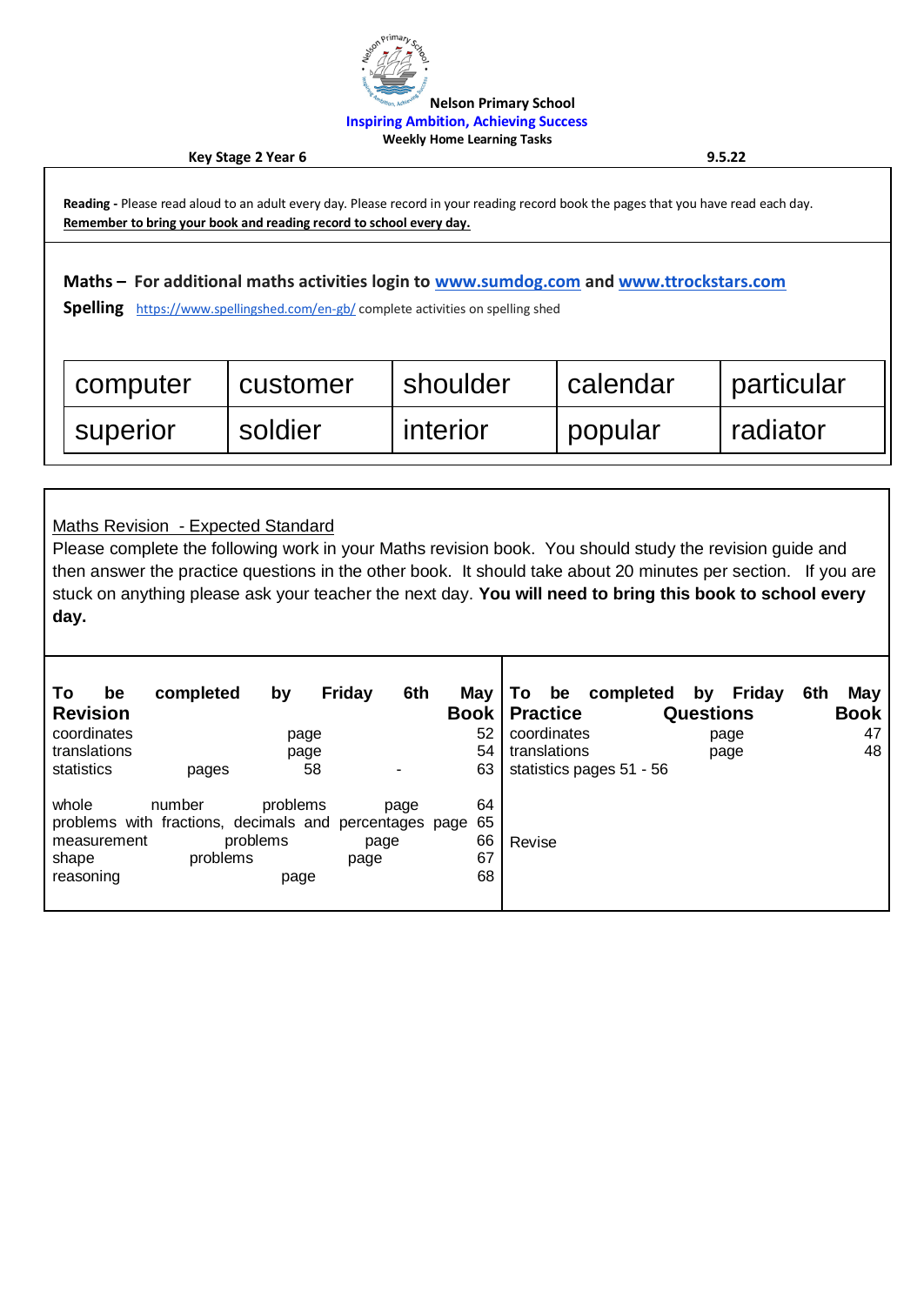*This is an extract from The Lost World by Sir Arthur Conan Doyle, written in 1912. Professor Challenger has claimed that he discovered dinosaurs in a distant part of South America. He is now on an expedition to prove his story with another scientist, Professor Summerlee. Also on the expedition are Lord John, an explorer, and Malone, a journalist. In this extract, narrated by Malone, the men are about to set off into the remote area where Professor Challenger believes they will find dinosaurs...* 

## *The Lost World*

**We slowly and cautiously set forth into the unknown. After a few hundred yards of thick forest, we entered a region where the stream widened out and formed a considerable bog. High reeds grew thickly before us, with tree-ferns scattered amongst them, all of them swaying in a brisk wind. Suddenly Lord John, who was walking first, halted. "Look at this!" said he. "This must be the trail of the father of all birds!" An enormous three-toed track was imprinted in the soft mud before us. "I'll stake my good name," said Lord John, "that the track is a fresh one. See, here is the**

**mark of a little one too!"**

**"But what of this?" cried Professor Summerlee, triumphantly, pointing to what looked like the huge print of a five-fingered human hand appearing among the three-toed marks. "Not a bird."**

**"A beast?"**

**"No; a reptile – a dinosaur! Nothing else could have left such a track." Summerlee's words died away into a whisper, and we all stood in motionless amazement. Following the tracks, we passed through a screen of brushwood and trees. Beyond was an open glade, and in this were five of the most extraordinary creatures that I have ever seen. Crouching down among the bushes, we observed them at our leisure.**

**There were, as I say, five of them, two adults and three young ones. In size they were enormous. Even the babies were as big as elephants, while the two large ones were far beyond all creatures I have ever seen. They had slate-coloured skin, which was scaled like a lizard's and shimmered where the sun shone upon it. All five were sitting up, balancing themselves upon their broad, powerful tails and their huge three-toed hind feet, while with their small five-fingered front feet they pulled down the branches upon which they browsed. I can only bring their appearance home to you by saying that they looked like gigantic kangaroos with skins like black crocodiles.**

**I do not know how long we stayed gazing at this marvellous spectacle. From time to time the little ones played round their parents in unwieldy gambols, bounding into the air and falling with dull thuds upon the earth. The strength of the parents seemed to be limitless, for one of them, having some difficulty in reaching a bunch of foliage, put his forelegs round the trunk of the tree and tore it down as if it had been a sapling. Then it slowly lurched off through the wood, followed by its mate and its three enormous infants. We saw the glistening grey gleam of their skins between the tree-trunks, and**

**their heads high above the brushwood. Then they vanished from our sight.** 

**I looked at my comrades. The two professors were in silent ecstasy. "What will they say in England of this?" Professor Summerlee cried at last. "They will say that you are a liar," said Professor Challenger, "exactly as you and**

**others said of me."**

**"In the face of photographs?"**

**"Faked, Summerlee! Clumsily faked!"**

**"Who's to blame them? For this will seem a dream to ourselves in a month or two," said Lord John. "What were they?"**

**"Iguanodons," said Summerlee. "England was once alive with them when there was plenty of good lush green-stuff to keep them going."**

**"I don't know what anyone else thinks, but this place makes me feel very uneasy…" said Lord John.**

**I had the same feeling of mystery and danger around us. In the gloom of the trees there seemed a constant menace and as we looked up into their shady foliage, vague terrors crept into one's heart. The iguanodons we had seen were lumbering, inoffensive brutes which were unlikely to hurt anyone, but what other creatures might there not be – ready to pounce upon us from their lair among the rocks or brushwood?**